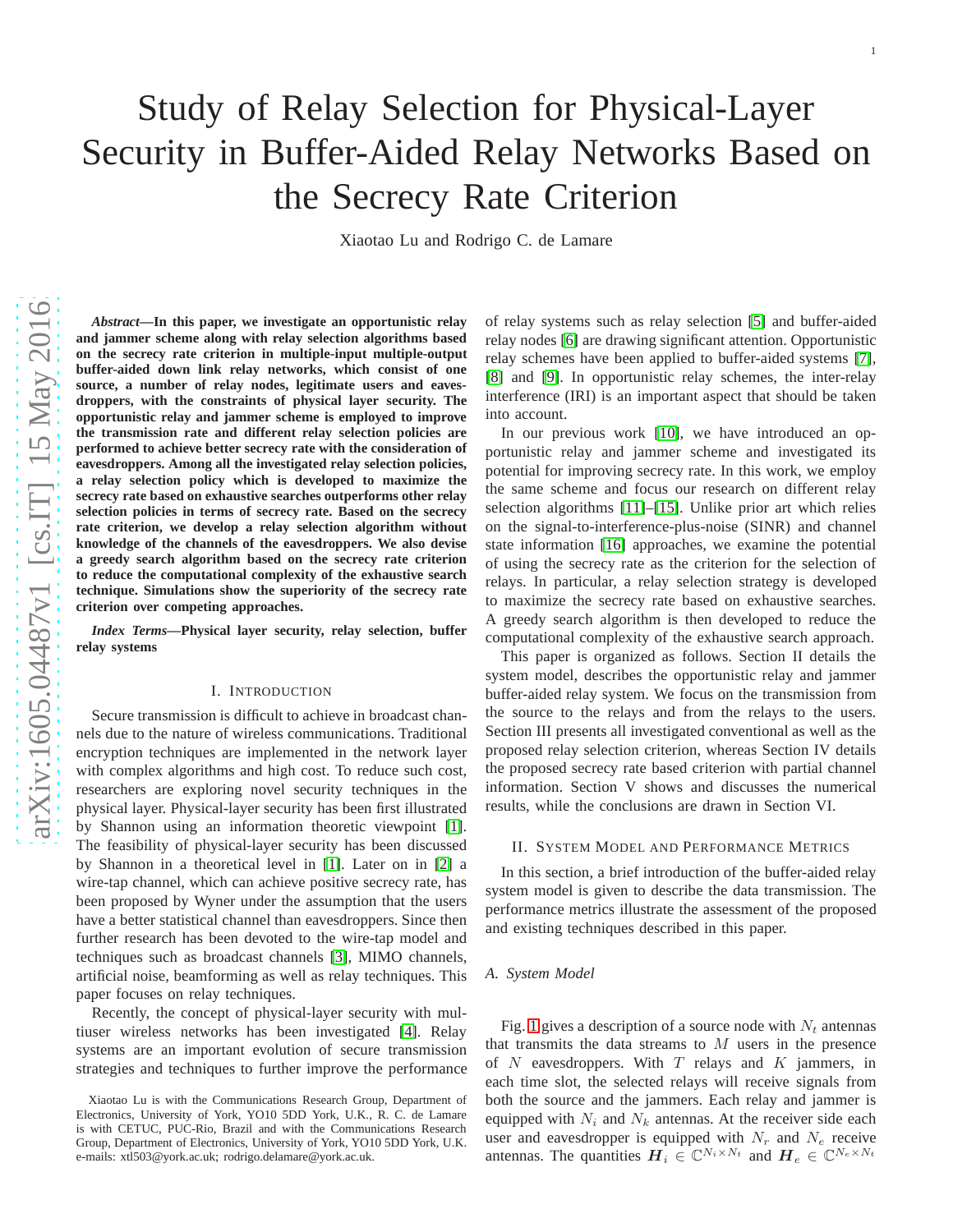<span id="page-1-0"></span>

Fig. 1: System model of a MU-MIMO system with  $M$  users,  $N$  eavesdroppers  $T$  relays and  $K$  jammers

denote the channel matrices of the ith relay and the eth eavesdropper, respectively. The quantities  $\boldsymbol{H}_{ke} \in \mathbb{C}^{N_e \times N_k}$ and  $\mathbf{H}_{kr} \in \mathbb{C}^{N_r \times N_k}$  denote the channel matrices of the eth eavesdropper to the kth jammer and the rth user to the kth jammer, respectively. The channel between the kth relay to the *i*th relay is modeled by  $\mathbf{H}_{ki} \in \mathbb{C}^{N_i \times N_k}$ . To support M users transmission, the source is equipped with  $N_t \ge N_r M$ antennas.

The vector  $s_r^{(t)} \in \mathbb{C}^{N_r \times 1}$  represents the data symbols to be transmitted corresponding to each user in time slot  $t$ . The total transmit signal at the transmitter can be expressed as

$$
\boldsymbol{s}^{(t)} = \begin{bmatrix} s_1^{(t)} & s_2^{(t)} & s_3^{(t)} & \cdots & s_M^{(t)} \end{bmatrix}^T. \tag{1}
$$

In prior work, several precoding techniques have been considered to eliminate the interference between different users [\[17\]](#page-4-13)–[\[22\]](#page-4-14). Alternative approaches to the computation of the transmit filters can be employed [**?**], [**?**], [\[23\]](#page-4-15)–[\[37\]](#page-5-0).. In this work, we use linear zero-forcing precoding and the precoding matrix is described by

$$
U_i = H_i{}^H (H_i H_i{}^H)^{-1}.
$$
 (2)

The channels of the selected jammers to the rth user are given by

$$
\boldsymbol{H}_r^{(t)} = \left[ \boldsymbol{H}_{k_1r}^{(t)}^T \quad \boldsymbol{H}_{k_2r}^{(t)}^T \quad \boldsymbol{H}_{k_3r}^{(t)}^T \quad \cdots \quad \boldsymbol{H}_{k_Mr}^{(t)}^T \right]. \tag{3}
$$

The channels of the jammers to the ith relay channel are

$$
\boldsymbol{H}_{Ki}^{(t)} = \left[ \boldsymbol{H}_{k_1i}^{(t)}^T \quad \boldsymbol{H}_{k_2i}^{(t)}^T \quad \boldsymbol{H}_{k_3i}^{(t)}^T \quad \cdots \quad \boldsymbol{H}_{k_Mi}^{(t)}^T \right]. \tag{4}
$$

To simplify the calculation, we assume that each relay will have the same antenna as each user which means  $s_i^{(t)} = s_r^{(t)}$ . In each phase, the received signal  $y_i^{(t)} \in \mathbb{C}^{N_i \times 1}$  at each relay node can be expressed as:

<span id="page-1-1"></span>
$$
\boldsymbol{y}_i^{(t)} = \boldsymbol{H}_i \boldsymbol{U}_i \boldsymbol{s}_i^{(t)} + \sum_{j \neq i} \boldsymbol{H}_i \boldsymbol{U}_j \boldsymbol{s}_j^{(t)} + \boldsymbol{H}_{Ki}^{(t)} \boldsymbol{y}_k^{(pt)} + \boldsymbol{n}_i \quad (5)
$$

In  $(5)$ , the value pt represents the previous time slot when the signal is stored as a jamming signal in the buffer at the relay nodes. The term  $\boldsymbol{H}_{Ki} \boldsymbol{y}_{k}^{(pt)}$  $\binom{p}{k}$  is regarded as the inter-relay interference (IRI) between the  $i$ th relay and  $K$  jammers and  $\boldsymbol{y}_k^{(pt)}$  $\binom{p}{k}$  is determined as the jamming signal according to a SINR criterion as in [\[7\]](#page-4-6). With the theorem in [\[7\]](#page-4-6), the IRI can be eliminated.

The channel of the jammers to the eth eavesdropper is described by

$$
\boldsymbol{H}_{Ke}^{(t)} = \begin{bmatrix} {\boldsymbol{H}_{k_{1}e}^{(t)}}^T & {\boldsymbol{H}_{k_{2}e}^{(t)}}^T & {\boldsymbol{H}_{k_{3}e}^{(t)}}^T & \cdots & {\boldsymbol{H}_{k_{M}e}^{(t)}}^T \end{bmatrix} .
$$
 (6)

The received signal at the eth eavesdropper is given by

<span id="page-1-2"></span>
$$
\boldsymbol{y}_e^{(t)} = \boldsymbol{H}_e \boldsymbol{U}_i \boldsymbol{s}_i^{(t)} + \sum_{j \neq i} \boldsymbol{H}_e \boldsymbol{U}_j \boldsymbol{s}_j^{(t)} + \boldsymbol{H}_{Ke}^{(t)} \boldsymbol{y}_k^{(pt)} + \boldsymbol{n}_e. \tag{7}
$$

For the eavesdropper, the term  $H_{Ke}^{(t)}y_k^{(pt)}$  $k^{(p)}$  acts as the jamming signal and this jamming signal can not be removed without the knowledge of the channel from the kth jammer to the eth eavesdropper.

In [\(5\)](#page-1-1) and [\(7\)](#page-1-2), the IRI term between the relay nodes or the jamming signal to the eavesdropper is simultaneously the transmit signal from the relays nodes to the destination. We assume that the transmit signal from the relay nodes is given by

$$
\boldsymbol{r}^{(t)} = \left[ \boldsymbol{y}_1^{(pt_1)}^T \quad \boldsymbol{y}_2^{(pt_2)}^T \quad \boldsymbol{y}_3^{(pt_3)}^T \quad \cdots \quad \boldsymbol{y}_T^{(pt_T)}^T \right]^T. \tag{8}
$$

Note that pt represents the previous time slot and due to the characteristics of buffer relay nodes, the values can be different for each relay node. The received signal at the destination can be expressed as:

$$
\boldsymbol{y}_r^{(t)} = \boldsymbol{H}_r \boldsymbol{y}_k^{(pt_k)} + \sum_{j \neq r} \boldsymbol{H}_r \boldsymbol{y}_j^{(pt_j)} + \boldsymbol{n}_r. \tag{9}
$$

Advanced detection techniques can be used to improve the quality of the reception [\[31\]](#page-4-16), [\[38\]](#page-5-1)–[\[40\]](#page-5-2)

## III. SELECTION WITH JAMMING FUNCTION RELAYS IN MULTIUSER MIMO BUFFER-AIDED RELAY SYSTEM

In this section, a novel selection approach with jamming function relays is introduced. We first consider a simple singleantenna scenario and then the selection approach is extended to a MIMO scenario. After that, a further exploration of the relay selection in a multiuser MIMO buffer-aided relay system is undertaken.

## *A. Relay Selection Criteria*

*1) Conventional Relay Selection Criterion:* The conventional selection relies only on the knowledge of channel information between the source to the relays and the relays to the users. In [\[41\]](#page-5-3), a max-min relay selection is considered as the optimal selection scheme for conventional decode-andforward (DF) relay setups. With a single-antenna scenario the relay selection policy is given as:

$$
R_i^* = \arg\max_{\mathbf{R_i} \in \mathbf{\Psi}} \min(||\mathbf{h}_{\mathbf{S}, \mathbf{R_i}}||^2, ||\mathbf{h}_{\mathbf{R_i}, \mathbf{D}}||^2), \tag{10}
$$

where  $h_{S,R_k}$  is the link between the source to the relay and  $h_{R_k,D}$  is the relay to the destination.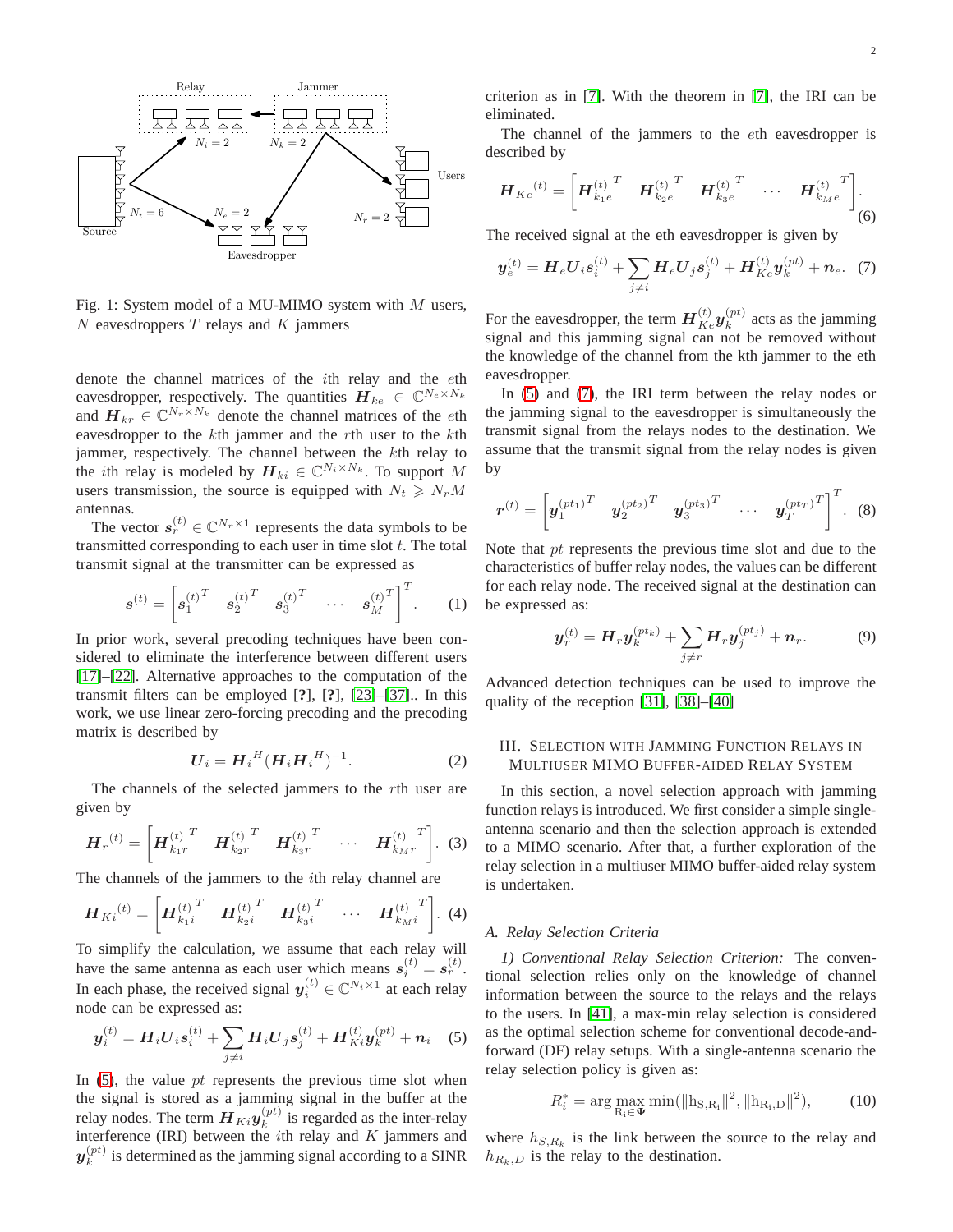With the consideration of the eavesdropper, a max-ratio selection policy is proposed in [\[17\]](#page-4-13) and given by

$$
R_i^{\max - \text{ratio}} = \arg \max_{\mathbf{R}_i \in \Psi} \left( \eta_{\max - \text{ratio}_1}, \eta_{\max - \text{ratio}_2} \right) \tag{11}
$$

with

$$
\eta_{\max - \text{ratio}_1} = \frac{\max_{R_i \in \Psi : \varphi(Q_p) \neq L} \|h_{S,R_i}\|^2}{\|h_{se}\|^2}
$$
(12)

$$
\eta_{\text{max-ratio}_2} = \max_{R_i \in \Psi : \varphi(Q_p) \neq 0} \frac{\|h_{R_i, D}\|^2}{\|h_{R_i e}\|^2} \tag{13}
$$

The aforementioned relay selection are based on the channel state information. In [\[16\]](#page-4-12) there is also a conventional selection as well as optimal selection based on the SINR criterion.

*2) Maximum Likelihood (ML) Relay Selection Criterion:* Based on the conventional relay selection criterion, we substitute the channel state information with the ML rule which can be expressed as:

$$
R_i^{\text{ML}} = \arg\min_{\mathbf{R}_i \in \mathbf{\Psi}} (\eta_{\text{ML}_1}, \eta_{\text{ML}_2}) \tag{14}
$$

with

$$
\eta_{\text{ML}_1} = \min_{R_i \in \Psi : \varphi(Q_p) \neq L} \|y_i - h_{S,R_i} s_i\| \tag{15}
$$

$$
\eta_{\rm ML_2} = \min_{R_i \in \Psi : \varphi(Q_p) \neq 0} \|y_r - h_{R_i, D} y_k^{(pt)}\| \tag{16}
$$

the ML relay selection selects the relay which gives the minimum ML rule value.

*3) Secrecy Rate Based Relay Selection Criterion:* Similar to the ML relay selection criterion, the secrecy rate (SR) relay selection criterion is proposed to achieve better secrecy rate performance. The selection procedure can be expressed as:

$$
R_i^{\text{SR}} = \arg\min_{\mathbf{R}_i \in \mathbf{\Psi}} (\eta_{\text{SR}_1}, \eta_{\text{SR}_2}) \tag{17}
$$

with

$$
\eta_{\text{SR}_1} = \max_{R_i \in \Psi : \varphi(Q_p) \neq L} \frac{\|1 + h_{S,R_i} s_i\|}{\|1 + h_{se} s_i\|} \tag{18}
$$

$$
\eta_{\text{SR}_2} = \min_{R_i \in \Psi : \varphi(Q_p) \neq 0} \frac{\|1 + h_{R_i, D} y_k^{(pt)}\|}{\|1 + h_{R_i e} y_k^{(pt)}\|} \tag{19}
$$

Based on the single-antenna scenario, the criterion for MIMO system is given by

$$
\phi_m = \arg \max_{m \in \Psi} \left( (I + \Gamma_{e,i}^{(t)})^{-1} (I + \Gamma_{r,i}^{(t)}) \right), \tag{20}
$$

where  $\Gamma_{r,i}^{(t)}$  is given as:

$$
\Gamma_{r,i}^{(t)} = \sum_{k=1}^{k=K} \frac{P}{N_k} H_{kr} H_{kr}^H (I + \frac{P}{N_t} H_i^{(pt)} H_i^{(pt)^H}).
$$
 (21)

and

$$
\Gamma_{e,i}^{(t)} = (I + \Delta)^{-1} \frac{P}{N_t} H_e H_e^H,
$$
\n(22)

where

$$
\mathbf{\Delta} = \sum_{e=1}^{N} \sum_{k=1}^{K} \frac{P}{N_k} \mathbf{H}_{ke} \mathbf{H}_{ke}^H (\mathbf{I} + \frac{P}{N_t} \mathbf{H}_{i}^{(pt)} \mathbf{H}_{i}^{(pt)^H}).
$$
 (23)

*4) Proposed Secrecy Rate Based Relay Selection Criterion without Knowledge of Eavesdroppers:* Based on [\(5\)](#page-1-1) and [\(7\)](#page-1-2), the covariance matrix of the interference and the signal can be obtained as  $R_I = \sum_{j \neq i} U_j s_j^{(t)} s_j^{(t)}$  $^{H}U_{j}^{H}$  and  $R_{d}$  =  $\boldsymbol{U}_{i}\boldsymbol{s}_{i}^{(t)}\boldsymbol{s}_{i}^{(t)}$  $U_i^H$ . When the matrices are square and have equal size we can obtain the proposed secrecy rate based relay selection criterion as described by

<span id="page-2-0"></span>
$$
\phi_i = \max_i \left[ \log \left( \det \left[ \boldsymbol{I} + \boldsymbol{R}_I + (\boldsymbol{H}_i \boldsymbol{R}_d \boldsymbol{H}_i^H) \right] \right) - \log \left( \det \left[ \boldsymbol{I} + \boldsymbol{R}_d + (\boldsymbol{H}_i \boldsymbol{R}_I \boldsymbol{H}_i^H) \right] \right) \right], \qquad (24)
$$

which can be achieved without knowledge of the channels of the eavesdroppers. The details of the derivation of the above expression is given in Section IV.

#### *B. Greedy Algorithm in Relay Selection*

When the relay selection criterion is determined, we will give an example using the greedy search algorithm. Here we choose relays according to the SR criterion. When the  $K$  relays that forward the signals to the users are selected, the relays used for signal reception are chosen based on the SR criterion, as given by

$$
\phi_m = \arg \max_{\mathbf{m} \in \mathbf{\Psi}} \left( (\mathbf{I} + \mathbf{\Gamma}_{\mathbf{e},i}^{(t)})^{-1} (\mathbf{I} + \mathbf{\Gamma}_{\mathbf{m}}^{(t)}) \right), \qquad (25)
$$

where  $\phi_m$  represents the selected relays and  $\Gamma_m^{(t)}$  is the SINR corresponding to the mth relay which is given by

$$
\Gamma_m^{(t)} = (I + \Delta'_m)^{-1} (H_m H_m^H), \tag{26}
$$

where

$$
\Delta'_{m} = \sum_{k=1}^{K} H_{km} H_{m}^{(pt)} H_{m}^{(pt)}^{H} H_{km}^{H},
$$
 (27)

with the SINR calculated for the eth eavesdropper described by

$$
\Gamma_{e,i}^{(t)} = (I + \Delta'_e)^{-1} \left(\frac{P}{N_t} H_e H_e^H\right),\tag{28}
$$

where

$$
\Delta'_{e} = \sum_{e=1}^{N} \sum_{k=1}^{K} \frac{P}{N_k} \boldsymbol{H}_{ke} \boldsymbol{H}_{ke}^{H} (\boldsymbol{I} + \boldsymbol{\xi}), \tag{29}
$$

and

$$
\boldsymbol{\xi} = \frac{P}{N_t} \boldsymbol{H}_m^{(pt)} \boldsymbol{H}_m^{(pt)^H},\tag{30}
$$

The main steps are described in Algorithm 1.

## IV. RELAY SELECTION CRITERION ANALYSIS

The details of the conventional relay selection criterion, ML relay selection criterion as well as the secrecy rate-based relay selection criterion have been introduced in Section III. Following this, here we will mainly focus on the proposed secrecy rate based relay selection criterion with partial channel information. To simplify the derivation, in the following formulas, we did not take interference from jammers into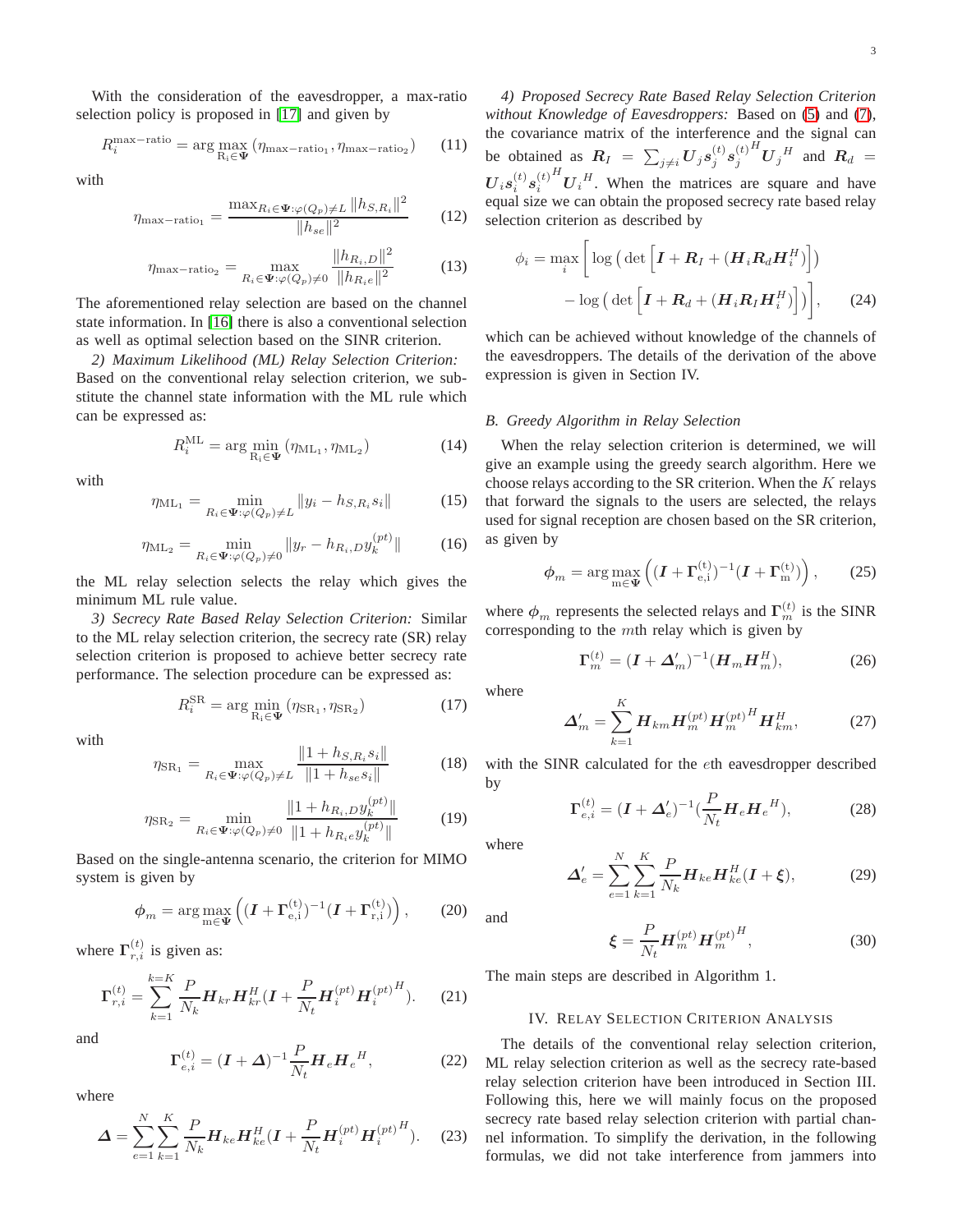## **Algorithm 1** Greedy Algorithm

for 
$$
k = 1 : T
$$
 do  
\nfor  $m = 1 : M$  do  
\n
$$
\Gamma_m^{(t)} = (I + \Delta_m')^{-1} (H_m H_m^H)
$$
\n
$$
\xi = \frac{P}{N_t} H_m^{(pt)} H_m^{(pt)H}
$$
\n
$$
\Gamma_{e,i}^{(t)} = (I + \Delta_e')^{-1} (\frac{P}{N_t} H_e H_e^H)
$$
\n
$$
\phi_m = \arg \max_{m \in \Psi} \det \left( (I + \Gamma_{e,i}^{(t)})^{-1} (I + \Gamma_m^{(t)}) \right)
$$
\nend for  
\n $k = \phi_m$   
\nend for

consideration and we take the transmission from the source to the relay as an example. Therefore, we have

$$
\Gamma_{r,i} = (\boldsymbol{H}_i \boldsymbol{R}_I \boldsymbol{H}_i^H)^{-1} (\boldsymbol{H}_i \boldsymbol{R}_d \boldsymbol{H}_i^H), \tag{31}
$$

and

$$
\Gamma_{e,i} = (H_e R_I H_e^H)^{-1} (H_e R_d H_e^H), \tag{32}
$$

From the original expression for the MIMO secrecy rate performance and our system structure, we can write the expression as

<span id="page-3-0"></span>
$$
\phi_i = \arg \max_{i \in \Psi} \left\{ \log \left[ \frac{\det(I + \Gamma_{r,i})}{\det(I + \Gamma_{e,i})} \right] \right\}.
$$
 (33)

Since the maximization of the log of an argument is equivalent to the maximization of the argument [\(33\)](#page-3-0) can be simplified to

<span id="page-3-1"></span>
$$
\phi_i = \arg \max_{i \in \Psi} \left\{ \frac{\det(I + \Gamma_{r,i})}{\det(I + \Gamma_{e,i})} \right\},\tag{34}
$$

Similarly to the max-ratio criterion expressed in [\[17\]](#page-4-13), in order to release the assumption of eavesdroppers channel, instead of [\(34\)](#page-3-1) we consider the following criterion:

$$
\phi_i = \arg \max_{i \in \Psi} \left\{ \frac{\det(\Gamma_{r,i})}{\det(\Gamma_{e,i})} \right\},\tag{35}
$$

which can be rewritten as

$$
\phi_i = \arg \max_{i \in \Psi} \left\{ \frac{\det[(\boldsymbol{H}_i \boldsymbol{R}_i \boldsymbol{H}_i^H)^{-1} (\boldsymbol{H}_i \boldsymbol{R}_d \boldsymbol{H}_i^H)]}{\det[(\boldsymbol{H}_e \boldsymbol{R}_i \boldsymbol{H}_e^H)^{-1} (\boldsymbol{H}_e \boldsymbol{R}_d \boldsymbol{H}_e^H)]} \right\}, \quad (36)
$$

Using linear algebra properties and by further manipulation, we arrive at

$$
\phi_i = \arg \max_{i \in \Psi} \left\{ \frac{\det[(\boldsymbol{H}_e \boldsymbol{R}_i \boldsymbol{H}_e^H)(\boldsymbol{H}_i \boldsymbol{R}_d \boldsymbol{H}_i^H)]}{\det[(\boldsymbol{H}_i \boldsymbol{R}_i \boldsymbol{H}_i^H)(\boldsymbol{H}_e \boldsymbol{R}_d \boldsymbol{H}_e^H)]} \right\}, \quad (37)
$$

If and only if the matrices are square and have equal size, we can write

$$
\phi_{i} = \arg \max_{i \in \Psi} \left\{ \frac{\det(\boldsymbol{H}_{e}) \det(\boldsymbol{R}_{I}) \det(\boldsymbol{H}_{e}^{H})}{\det(\boldsymbol{H}_{e}) \det(\boldsymbol{R}_{d}) \det(\boldsymbol{H}_{e}^{H})} \times \frac{\det(\boldsymbol{H}_{i} \boldsymbol{R}_{d} \boldsymbol{H}_{i}^{H})}{\det(\boldsymbol{H}_{i} \boldsymbol{R}_{I} \boldsymbol{H}_{i}^{H})} \right\}
$$
(38)

In the above expression, the determinant of the channels of the eavesdroppers can be eliminated, resulting in

<span id="page-3-2"></span>
$$
\phi_i = \arg \max_{i \in \Psi} \left\{ \frac{\det(\boldsymbol{R}_I)}{\det(\boldsymbol{R}_d)} \frac{\det(\boldsymbol{I} + \boldsymbol{H}_i \boldsymbol{R}_d \boldsymbol{H}_i^H)}{\det(\boldsymbol{I} + \boldsymbol{H}_i \boldsymbol{R}_I \boldsymbol{H}_i^H)} \right\},\tag{39}
$$

By adding the log to [\(39\)](#page-3-2), we obtain

$$
\phi_i = \arg \max_{i \in \Psi} \left\{ \log \left( \frac{\det(\mathbf{R}_I)}{\det(\mathbf{R}_d)} \frac{\det(\mathbf{I} + \mathbf{H}_i \mathbf{R}_d \mathbf{H}_i^H)}{\det(\mathbf{I} + \mathbf{H}_i \mathbf{R}_I \mathbf{H}_i^H)} \right) \right\},\tag{40}
$$

which is equivalent to [\(24\)](#page-2-0). Here we have the results for equal size channels. When the channels have different sizes we can add zero elements into the channel matrix and we can still obtain the same result as equal size channels.

# V. SIMULATION RESULTS

In the simulation of the multiuser MIMO scenario, the transmitter is equipped with  $N_t = 6$  antennas and each relay node is equipped with  $N_i = N_k = 2$  antennas for receiving or transmitting signals. Each user is equipped with  $N_r = 2$ antennas and the number of users is set to  $M = 3$ . In this scenario,  $N = 3$  eavesdroppers equipped with  $N_e = 2$ antennas each are also considered in the system. In order to mitigate the interference, a zero-forcing precoding technique is implemented at the source and also at the relays. To simplify the transmission scenario, in the selection we assume the number of selected relays and jammers are the same, which means we have  $T = K$ . In all the simulations, all the channels are generated as flat-fading channel.

<span id="page-3-3"></span>

Fig. 2: Single-antenna secrecy rate with different thresholds

In Fig. [2,](#page-3-3) different relay selection criteria are compared in a single-antenna scenario. The secrecy rate performance has an improvement if buffers are employed in the relay nodes. Among all the investigated relay selection criteria, SR relay selection can achieve the best secrecy rate performance. Interestingly, this approach is typically not used because of the need for knowledge about the channels of the eavesdroppers.

In Fig. [3,](#page-4-17) with IRI cancellation the secrecy rate is better than the one without IRI cancellation. Compared with a singleantenna scenario, the multi-user MIMO system contributes to the overall improvement in the secrecy rate.

# VI. CONCLUSION

In this work, we have employed an opportunistic relay and jammer scheme to enhance the physical-layer secrecy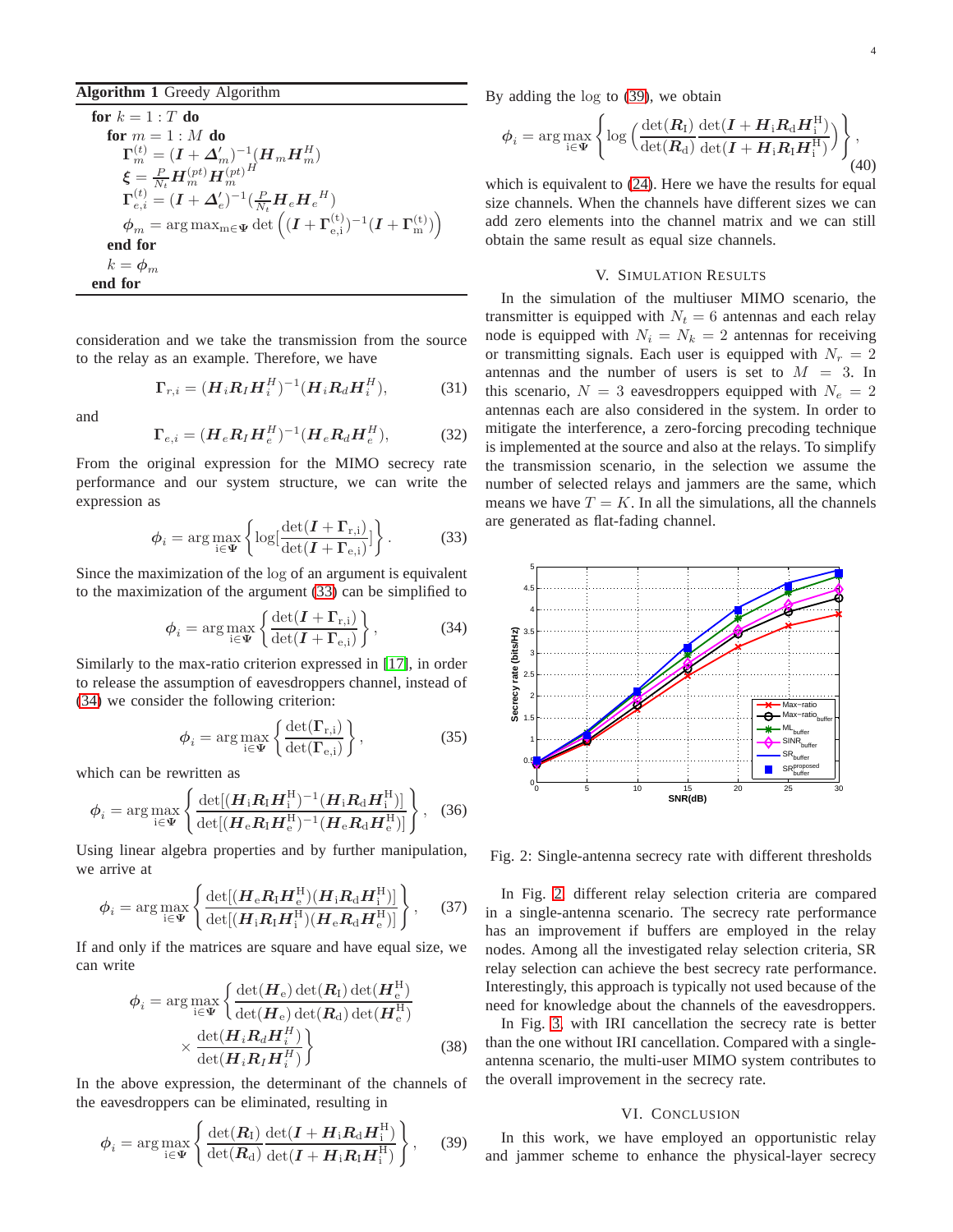<span id="page-4-17"></span>

Fig. 3: Multi-user system scenario

rate performance. The proposed secrecy rate relay selection policy contributes to the improvement of the secrecy rate performance. Simulation results indicate that the secrecy rate criterion relay selection policy achieves the best secrecy rate performance and the greedy search can approach a higher secrecy rate performance in a multiuser MIMO relay system than existing buffer-aided relay systems.

#### **REFERENCES**

- <span id="page-4-0"></span>[1] C. Shannon, "Communication theory of secrecy systems," *Bell System Technical Journal, The*, vol. 28, no. 4, pp. 656–715, Oct 1949.
- <span id="page-4-1"></span>[2] A. D. Wyner, "The wire-tap channel," *Bell System Technical Journal*, vol. 54, no. 8, pp. 1355–1387, 1975. [Online]. Available: <http://dx.doi.org/10.1002/j.1538-7305.1975.tb02040.x>
- <span id="page-4-2"></span>[3] I. Csiszar and J. Korner, "Broadcast channels with confidential messages," *Information Theory, IEEE Transactions on*, vol. 24, no. 3, pp. 339–348, May 1978.
- <span id="page-4-3"></span>[4] A. Mukherjee, S. Fakoorian, J. Huang, and A. Swindlehurst, "Principles of physical layer security in multiuser wireless networks: A survey," *Communications Surveys Tutorials, IEEE*, vol. 16, no. 3, pp. 1550–1573, Third 2014.
- <span id="page-4-4"></span>[5] P. Clarke and R. C. de Lamare, "Transmit diversity and relay selection algorithms for multirelay cooperative mimo systems," *IEEE Transactions on Vehicular Technology*, vol. 61, no. 3, pp. 1084–1098, 2012.
- <span id="page-4-5"></span>[6] N. Zlatanov and R. Schober, "Buffer-aided relaying with adaptive link selection-fixed and mixed rate transmission," *IEEE Transactions on Information Theory*, vol. 59, no. 5, pp. 2816–2840, May 2013.
- <span id="page-4-6"></span>[7] N. Nomikos, T. Charalambous, I. Krikidis, D. Skoutas, D. Vouyioukas, and M. Johansson, "Buffer-aided successive opportunistic relaying with inter-relay interference cancellation," in *Personal Indoor and Mobile Radio Communications (PIMRC), 2013 IEEE 24th International Symposium on*, Sept 2013, pp. 1316–1320.
- <span id="page-4-7"></span>[8] N. Nomikos, P. Makris, D. Vouyioukas, D. Skoutas, and C. Skianis, "Distributed joint relay-pair selection for buffer-aided successive opportunistic relaying," in *Computer Aided Modeling and Design of Communication Links and Networks (CAMAD), 2013 IEEE 18th International Workshop on*, Sept 2013, pp. 185–189.
- <span id="page-4-8"></span>[9] J. H. Lee and W. Choi, "Multiuser diversity for secrecy communications using opportunistic jammer selection: Secure dof and jammer scaling law," *IEEE Transactions on Signal Processing*, vol. 62, no. 4, pp. 828– 839, Feb 2014.
- <span id="page-4-9"></span>[10] X. Lu and R. C. Lamare, "Opportunistic relay and jammer cooperation techniques for physical-layer security in buffer-aided relay networks," in *The Twelfth International Symposium on Wireless Communication Systems (ISWCS)*, 2015.
- <span id="page-4-10"></span>[11] Y. Jing and H. Jafarkhani, "Single and multiple relay selection schemes and their achievable diversity orders," *IEEE Trans. Wireless Commun.*, vol. 8, no. 3, pp. 1084–1098, Mar 2009.
- [12] P. Clarke and R. C. de Lamare, "Transmit diversity and relay selection algorithms for multi-relay cooperative MIMO systems," *IEEE Trans. Veh. Technol*, vol. 61, no. 3, pp. 1084–1098, Mar 2012.
- [13] M. Ding, S. Liu, H. Luo, and W. Chen, "MMSE based greedy antenna selection scheme for AF MIMO relay systems," *IEEE Signal Process. Lett*, vol. 17, no. 5, pp. 433–436, May 2010.
- [14] S. Song and W. Chen, "MMSE based greedy eigenmode selection for AF MIMO relay channels," *IEEE Globecom*, Anaheim, CA, Dec. 2012.
- <span id="page-4-11"></span>[15] S. Talwar, Y. Jing, and S. Shahbazpanahi, "Joint relay selection and power allocation for two-way relay networks," *IEEE Signal Process. Lett*, vol. 18, no. 2, pp. 91–94, Feb 2011.
- <span id="page-4-12"></span>[16] J. Chen, R. Zhang, L. Song, Z. Han, and B. Jiao, "Joint relay and jammer selection for secure two-way relay networks," *Information Forensics and Security, IEEE Transactions on*, vol. 7, no. 1, pp. 310–320, Feb 2012.
- <span id="page-4-13"></span>[17] G. Chen, Z. Tian, Y. Gong, Z. Chen, and J. Chambers, "Max-ratio relay selection in secure buffer-aided cooperative wireless networks," *IEEE Transactions on Information Forensics and Security*, vol. 9, no. 4, pp. 719–729, April 2014.
- [18] X. Lu, K. Zu, and R. C.de Lamare, "Lattice-reduction aided successive optimization tomlinson-harashima precoding strategies for physicallayer security in wireless networks," in *Sensor Signal Processing for Defence (SSPD), 2014*, Sept 2014, pp. 1–5.
- [19] K. Zu and R. de Lamare, "Low-complexity lattice reduction-aided regularized block diagonalization for mu-mimo systems," *IEEE Communications Letters*, vol. 16, no. 6, pp. 925–928, June 2012.
- [20] K. Zu, R. de Lamare, and M. Haardt, "Generalized design of lowcomplexity block diagonalization type precoding algorithms for multiuser mimo systems," *IEEE Trans. Communications*, vol. 61, no. 10, pp. 4232–4242, October 2013.
- [21] Z. K, R. de Lamare, and M. Haardt, "Multi-branch tomlinson-harashima precoding design for mu-mimo systems: Theory and algorithms," *IEEE Trans. Communications*, vol. 62, no. 3, pp. 939–951, March 2014.
- <span id="page-4-14"></span>[22] Y. Cai, R. C. de Lamare, and R. Fa, "Switched interleaving techniques with limited feedback for interference mitigation in ds-cdma systems," *IEEE Transactions on Communications*, vol. 59, no. 7, pp. 1946–1956, 2011.
- <span id="page-4-15"></span>[23] R. C. de Lamare and R. C. de Lamare, "Adaptive reduced-rank mmse filtering with interpolated fir filters and adaptive interpolators," *IEEE Signal Processing Letters*, vol. 12, no. 3, March 2005.
- [24] W. Chen, L. Dai, K. B. Letaief, and Z. Cao, "A unified cross-layer framework for resource allocation in cooperative networks," *IEEE Trans. Wireless Commun.*, vol. 7, no. 8, pp. 3000–3012, Aug. 2008.
- [25] R. Meng, R. C. de Lamare, and V. H. Nascimento, "Sparsity-aware affine projection adaptive algorithms for system identification," *in Proc. Sensor Signal Processing for Defence Conference*, London, UK, 2011.
- [26] Z. Yang, R. de Lamare, and X. Li, "Sparsity-aware space-time adaptive processing algorithms with l1-norm regularisation for airborne radar," *Signal Processing, IET*, vol. 6, no. 5, pp. 413–423, July 2012.
- [27] -, "L1-regularized stap algorithms with a generalized sidelobe canceler architecture for airborne radar," *Signal Processing, IEEE Transactions on*, vol. 60, no. 2, pp. 674–686, Feb 2012.
- [28] R. C. de Lamare and R. C. de Lamare, "Sparsity-aware adaptive algorithms based on alternating optimization and shrinkage," *IEEE Signal Processing Letters*, vol. 21, no. 2, pp. 225–229, January 2014.
- [29] R. C. de Lamare and R. Sampaio-Neto, "Reduced–rank adaptive filtering based on joint iterative optimization of adaptive filters," *IEEE Signal Process. Lett.*, vol. 14, no. 12, pp. 980–983, December 2007.
- [30] -, "Reduced-rank space–time adaptive interference suppression with joint iterative least squares algorithms for spread-spectrum systems," *IEEE Transactions Vehicular Technology*, vol. 59, no. 3, pp. 1217–1228, March 2010.
- <span id="page-4-16"></span>[31] - Adaptive reduced-rank equalization algorithms based on alternating optimization design techniques for MIMO systems," *IEEE Transactions on Vehicular Technology*, vol. 60, no. 6, pp. 2482–2494, July 2011.
- [32] -, "Adaptive reduced-rank processing based on joint and iterative interpolation, decimation, and filtering," *IEEE Transactions on Signal Processing*, vol. 57, no. 7, pp. 2503–2514, July 2009.
- [33] R. Fa, R. C. de Lamare, and L. Wang, "Reduced-rank stap schemes for airborne radar based on switched joint interpolation, decimation and filtering algorithm," *IEEE Transactions on Signal Processing*, vol. 58, no. 8, pp. 4182–4194, August 2010.
- [34] S. Li, R. C. de Lamare, and R. Fa, "Reduced-rank linear interference suppression for ds-uwb systems based on switched approximations of